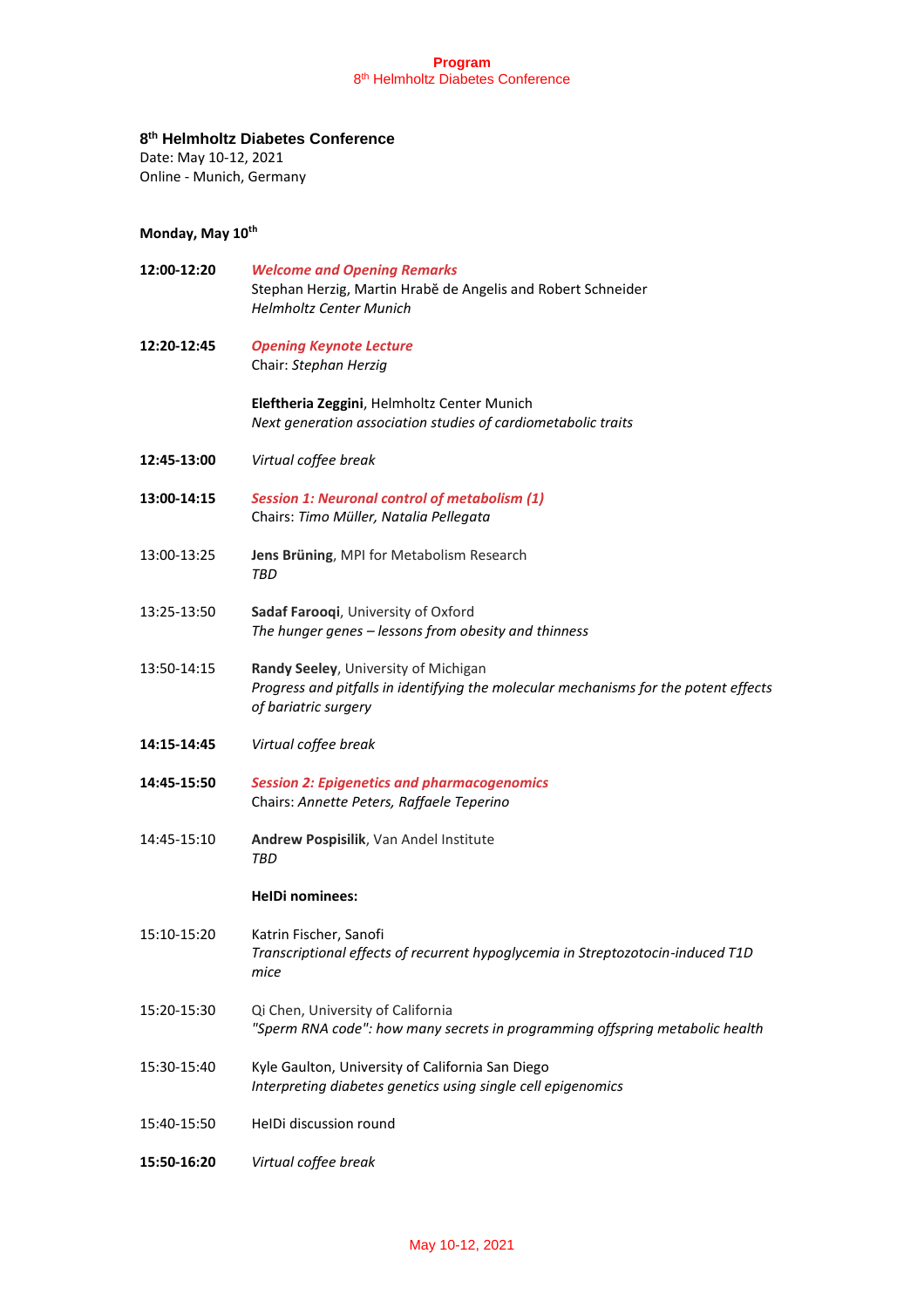| 16:20-17:40 | <b>Session 3: Adipose tissue</b><br>Chairs: Siegfried Ussar, Anja Zeigerer                                                  |
|-------------|-----------------------------------------------------------------------------------------------------------------------------|
| 16:20-16:45 | <b>Philipp Scherer, University of Texas Southwestern</b><br>TBD                                                             |
| 16:45-17:10 | <b>Andreas Stahl, University of California Berkeley</b><br>TBD                                                              |
|             | <b>HelDi nominees:</b>                                                                                                      |
|             |                                                                                                                             |
| 17:10-17:20 | Qiong (Annabel) Wang, City of Hope National Medical Center<br>Adipose Tissue Remodeling and Cellular Heterogeneity          |
| 17:20-17:30 | Jang Cholsoon, University of California Irvine<br>The landscape of temperature-dependent glucose usage by brown fat in vivo |

# **Tuesday, May 11th**

| 11:00-11:50 | <b>Session 4: Genetics of type 1 diabetes</b><br>Chairs: Anette Ziegler, Mostafa Bakhti                                      |
|-------------|------------------------------------------------------------------------------------------------------------------------------|
| 11:00-11:25 | John A. Todd, University of Oxford<br>TBD                                                                                    |
|             | <b>HelDi nominees:</b>                                                                                                       |
| 11:25-11:35 | Elisa De Franco, University of Exeter<br>Using gene discovery to understand human pancreatic development                     |
| 11:35-11:45 | Irina Stefana, University of Oxford<br>Cytoplasmic versus nuclear hyperphosphorylated Tau in ageing and diabetes             |
| 11:45-11:55 | HeIDi discussion round                                                                                                       |
| 11:55-13:00 | Virtual lunch break                                                                                                          |
| 13:00-13:55 | <b>Session 5: Cell Metabolism, Diabetes and Cancer</b><br>Chairs: Mauricio Berriel-Diaz, Fabiana Perocchi                    |
| 13:00-13:25 | Kathryn Wellen, University of Pennsylvania<br><b>TBD</b>                                                                     |
|             | <b>HelDi nominees:</b>                                                                                                       |
| 13:25-13:35 | Maria Rohm, Helmholtz Zentrum München<br>TBD                                                                                 |
| 13:35-13:45 | Edward T. Chouchani, Harvard Medical School<br>The homeostatic succinate circuit: a systemic sensor for energetic adaptation |
| 13:45-13:55 | HeIDi discussion round                                                                                                       |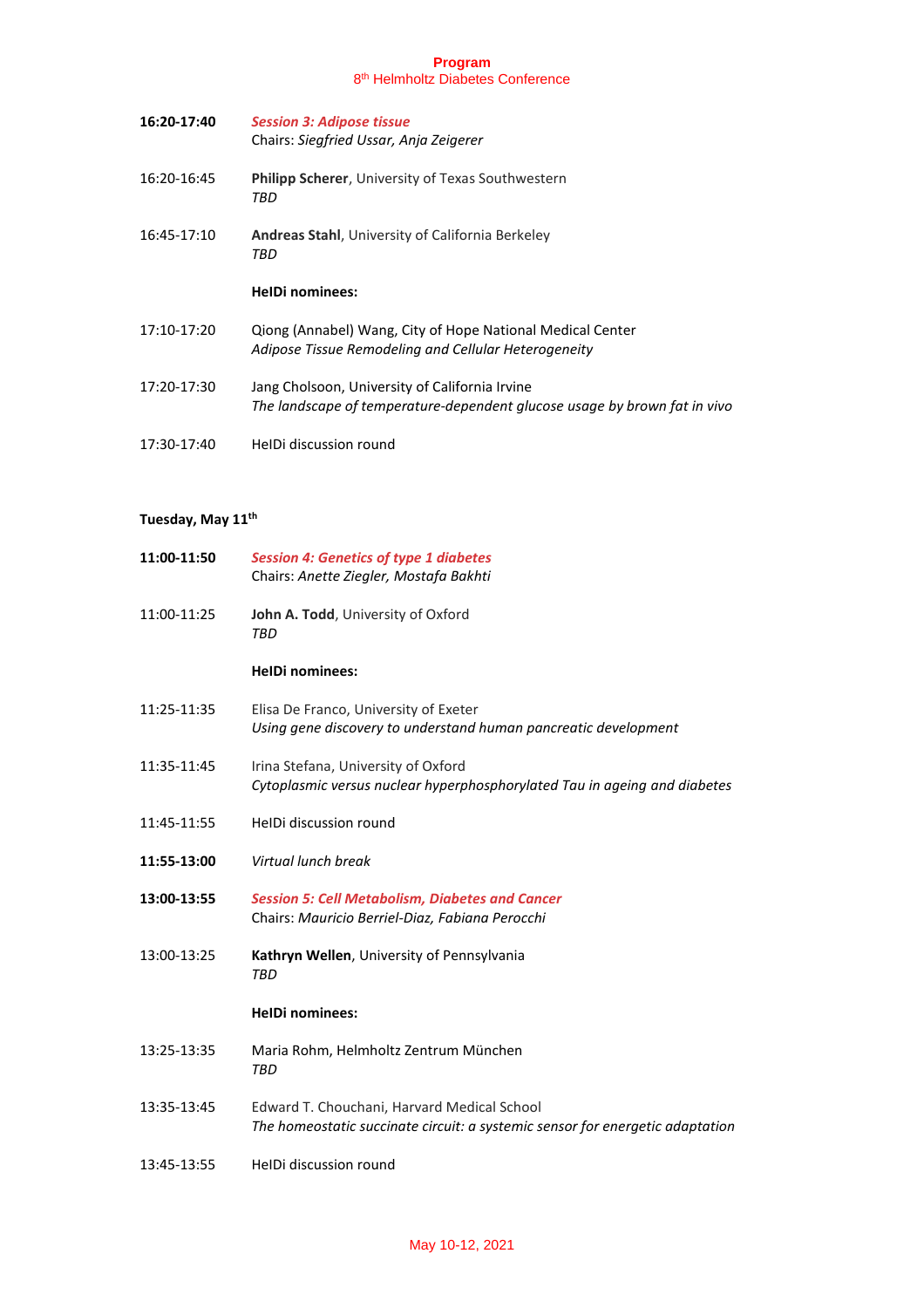| 13:55-14:30 | Virtual coffee break                                                                                                                         |
|-------------|----------------------------------------------------------------------------------------------------------------------------------------------|
| 14:30-15:25 | <b>Session 6: Neuronal control of metabolism (2)</b><br>Chairs: Cristina García-Cáceres, Natalie Krahmer                                     |
| 14:30-14:55 | Jeffrey Friedman, Rockefeller University<br>TRD                                                                                              |
|             | <b>HelDi nominees:</b>                                                                                                                       |
| 14:55-15:05 | Lisa Beutler, Northwestern University<br>Long-lasting modulation of gut-brain communication underlying obesity                               |
| 15:05-15:15 | Sophie Steculorum, MPI for Metabolism Research<br>Programming sensory regulation of metabolism                                               |
| 15:15-15:25 | <b>HelDi Discussion</b>                                                                                                                      |
| 15:25-16:00 | Virtual coffee break                                                                                                                         |
| 16:00-16:55 | <b>Session 7: Lipid homeostasis and insulin secretion</b><br>Chairs: Henrik Semb, Jantje Gerdes                                              |
| 16:00-16:25 | Hei Suk Sul, University of California Berkeley<br>TBD                                                                                        |
|             | <b>HelDi nominees:</b>                                                                                                                       |
| 16:25-16:35 | Bengt-Frederik Belgardt, German Diabetes Center<br>The role of sphingolipids in insulin secretion and diabetic beta cell dysfunction         |
| 16:35-16:45 | Katrin Svensson, Stanford University<br>Hormone discovery: control of glucose and lipid homeostasis through insulin-<br>independent pathways |
| 16:45-16:55 | HelDi discussion round                                                                                                                       |
| 16:55-17:30 | Virtual coffee Break                                                                                                                         |
| 17:30-18:30 | Flash Talk Presentations sponsored by Molecular Metabolism                                                                                   |

# **Wednesday, May 12th**

| 12:00-13:15 | <b>Session 8: Genetics of Diabetes</b><br>Chairs: Alberto Cebrian Serrano, Martin Hrabě de Angelis                                                   |
|-------------|------------------------------------------------------------------------------------------------------------------------------------------------------|
| 12:00-12:25 | <b>Sir Stephen O'Rahilly, University of Cambridge</b><br>How does the brain sense the health and nutritional state of the body; some new<br>insights |
| 12:25-12:50 | <b>Andrew Hattersley, University of Exeter Medical School</b><br>TBD                                                                                 |
| 12:50-13:15 | <b>Mitch Lazar, University of Pennsylvania</b><br>TRD                                                                                                |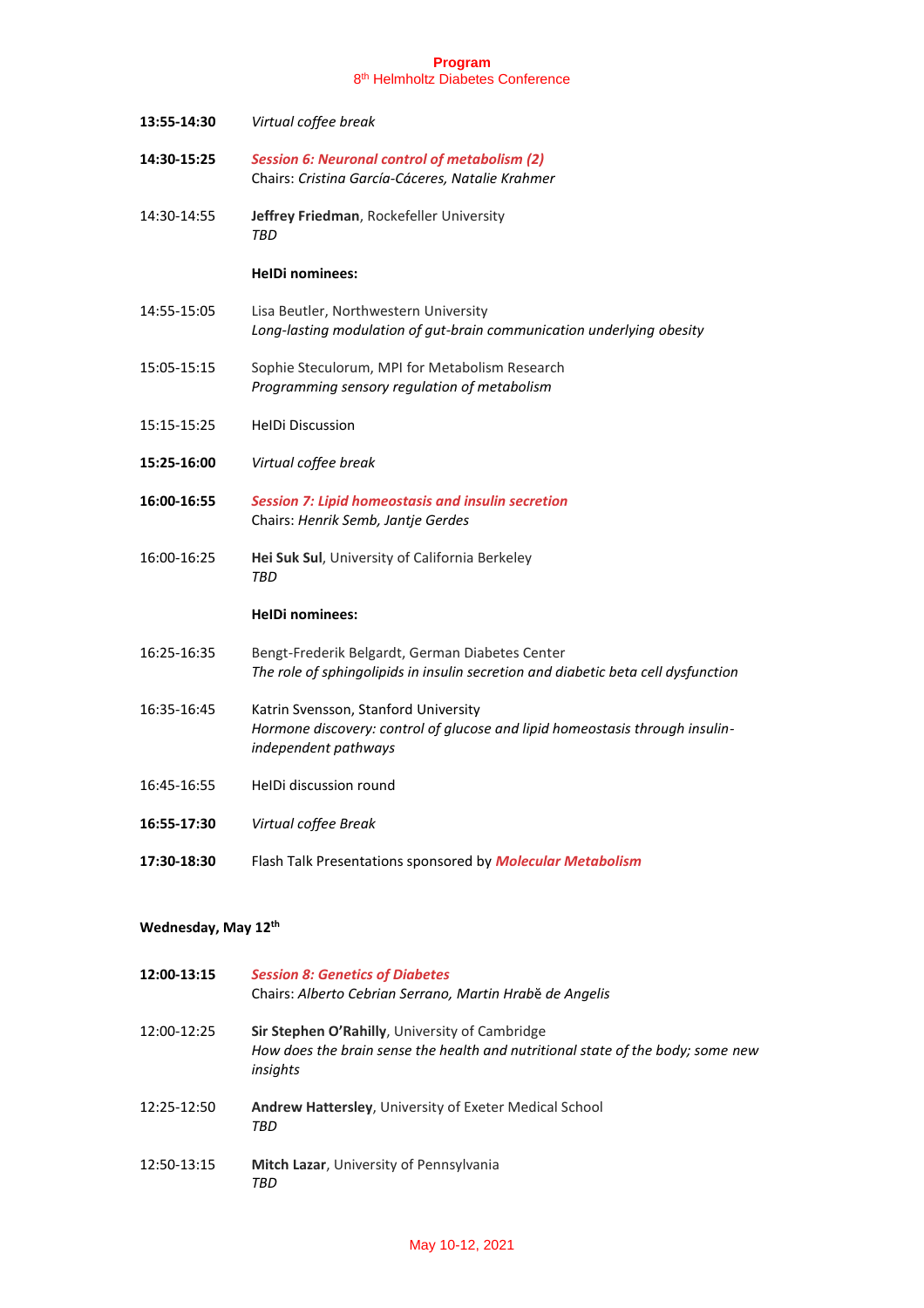| 13:15-14:00 | Virtual lunch break                                                                                                                                                   |
|-------------|-----------------------------------------------------------------------------------------------------------------------------------------------------------------------|
| 14:00-15:15 | <b>Session 9: Epigenetics of Diabetes</b><br>Chairs: Robert Schneider, Daphne Cabianca                                                                                |
| 14:00-14:25 | Romain Barrès, University of Copenhagen<br>TBD                                                                                                                        |
| 14:25-14:50 | Sarah Kimmins, McGill University<br>TBD                                                                                                                               |
| 14:50-15:15 | Oliver Rando, University of Massachusetts Medical School<br>TBD                                                                                                       |
| 15:15-15:45 | Virtual coffee break                                                                                                                                                  |
| 15:45-17:00 | <b>Session 10: Hormone action</b><br>Chairs: Kenneth Dyar, Henriette Uhlenhaut                                                                                        |
| 15:45-16:10 | C. Ronald Kahn, Harvard Medical School<br>Defining the cellular and molecular basis of insulin resistance in human type 2<br>diabetes using a disease-in-a-dish model |
| 16:10-16:35 | Dan Drucker, University of Toronto<br><b>TBD</b>                                                                                                                      |
| 16:35-17:00 | Ronald Evans, Salk Institute<br><b>TBD</b>                                                                                                                            |
| 17:00-17:30 | Virtual coffee break                                                                                                                                                  |
| 17:30-18:00 | <b>The Helmholtz Diabetes Lecture</b><br>Chair: Heiko Lickert                                                                                                         |
|             | Susan Bonner-Weir, Harvard University<br>TBD                                                                                                                          |
| 18:00-18:05 | <b>HelDi Award Presentation</b>                                                                                                                                       |
| 18:05-18:10 | <b>Helmholtz Best Abstract Prize Presentation</b>                                                                                                                     |
| 18:10-18:15 | <b>Closing Remarks</b>                                                                                                                                                |
| 18:15       | <b>End of Conference</b>                                                                                                                                              |

**2021 Confirmed speakers Romain Barrès**, University of Copenhagen, **Susan Bonner-Weir**, Harvard University, **Jens Brüning**, MPI for Metabolism Research, **Dan Drucker**, University of Toronto, **Ronald Evans**, Salk Institute, **Sadaf Farooqi**, University of Oxford, **Jeffrey Friedman**, Rockefeller University, **Andrew Hattersley**, University of Exeter Medical School, **C. Ronald Kahn**, Harvard Medical School, **Sarah Kimmins**, McGill University, **Mitch Lazar**, University of Pennsylvania, **Sir Stephen O'Rahilly**, University of Cambridge, **Andrew Pospisilik**, Van Andel Institute, **Oliver Rando**, University of Massachusetts Medical School, **Philipp Scherer**, University of Texas Southwestern, **Randy Seeley**, University of Michigan, **Andreas Stahl**, University of California Berkeley, **Hei Suk Sul**, University